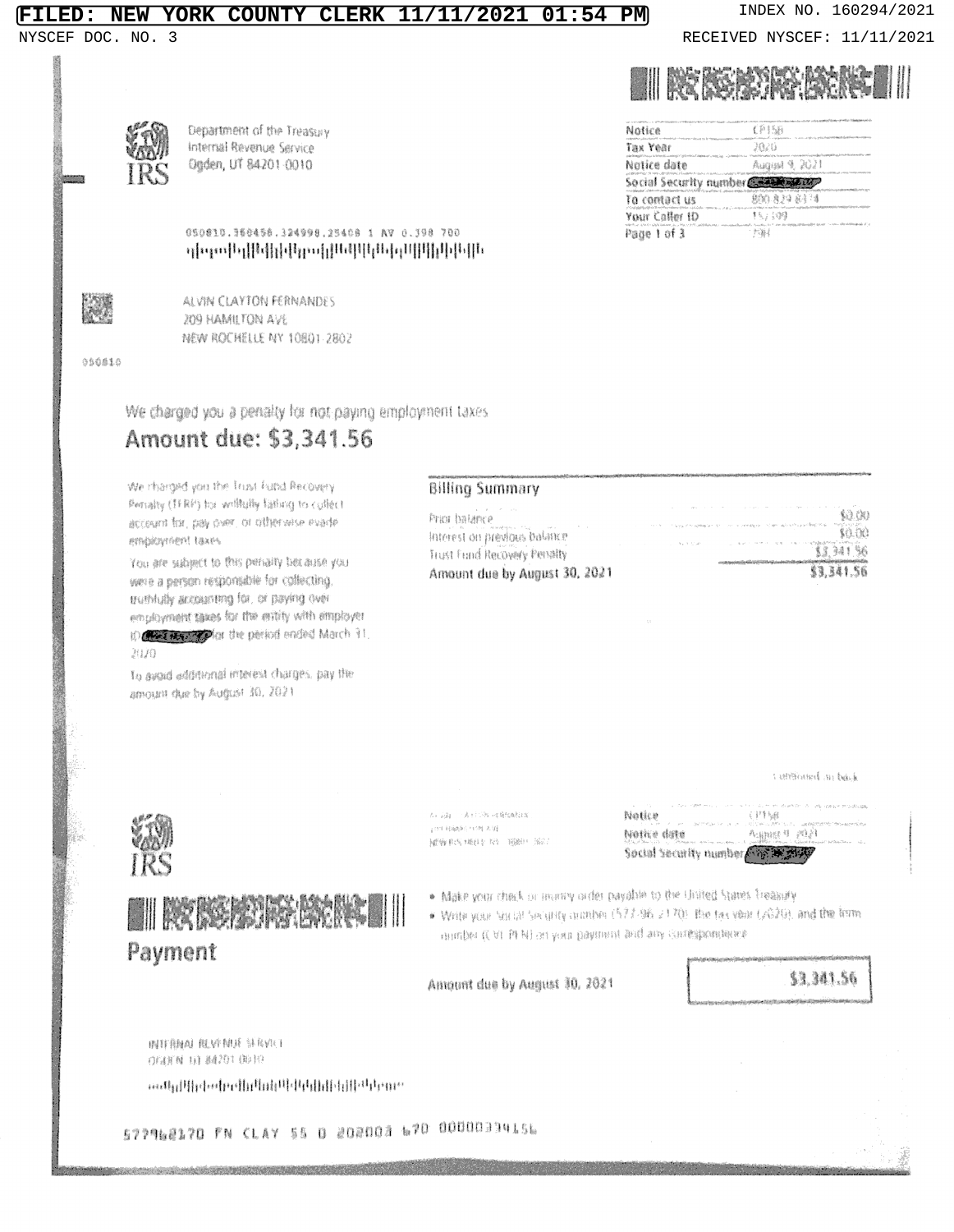# **FILED: NEW YORK COUNTY CLERK 11/11/2021 01:54 PM** INDEX NO. 160294/2021 NYSCEF DOC. NO. 3

 $\bar{z}$ 

r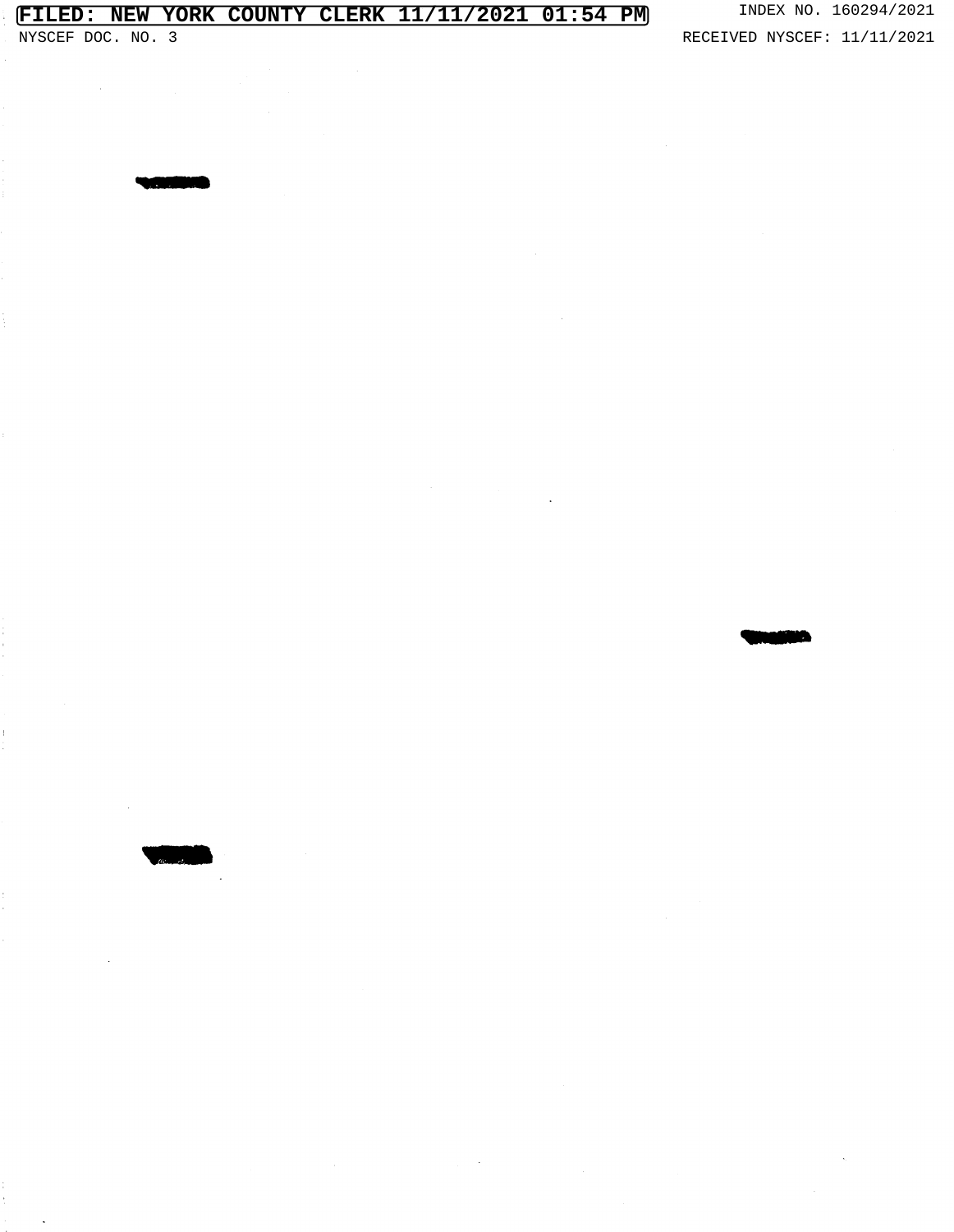### **YORK COUNTY CLERK** 2021 01 :54 PM

050813.360456.324998.25408 1 AV 0.398 700 թիխնեց[Արքք|լիրիստվելիեզի||կիիմեկել|

DOC. NO. **NYSCEF** 

## INDEX NO. 160294/2021 RECEIVED NYSCEF: 11/11/2021



| Notice                           | CP158          |  |
|----------------------------------|----------------|--|
| Tax Year                         | 2019           |  |
| Notice date                      | August 9, 2021 |  |
| Social Security number SEPTE ALV |                |  |
| To contact us                    | 800-829-8374   |  |
| Your Caller ID                   | 152399         |  |
| Page 1 of 3                      | 2984           |  |

Department of the Treasury Internal Revenue Service Ogden, UT 84201-0010



ALVIN CLAYTON FERNANDES 209 HAMILTON AVE NEW ROCHELLE NY 10801-2802

050613

We charged you a penalty for not paying employment taxes

# Amount due: \$65,556.37

We charged you the Trust Fund Recovery Penalty (TFRP) for willfully failing to collect, account for, pay over, or otherwise evade employment taxes.

You are subject to this penalty because you were a person responsible for collecting, trathfully accounting for, or paying over employment taxes for the entity with employer to a water for the period ended june 30. 2019

To avoid additional interest charges, pay the amount due by August 30, 2021

### **Billing Summary**

| Prior balance                 | \$0.00      |
|-------------------------------|-------------|
| Interest on previous balance. | \$0.00      |
| Trust Fund Recovery Penalty   | \$65,556.37 |
| Amount due by August 30, 2021 | \$65,556.37 |





ALVIN CLAYFON-FERNANDES 309 HAMBITON AVE NEW ROUNSLE NIT TOHEL VRD2



. Make your check or money order payable to the United States Treasury

· Write your Social Security number (577-96-2170), the tax year (2019), and the form number (CVL PEN) on your payment and any correspondence

Amount due by August 30, 2021

| \$65,556.37 |  |
|-------------|--|
|             |  |

Continued on back

INTERNAL REVENLIE SERVICE OGDEN, UT 84201-0010

անկ[կինսկով|կիկ|կիկ|կիկ|կիկ|ա

## 577962170 FN CLAY 55 0 201906 670 00006555637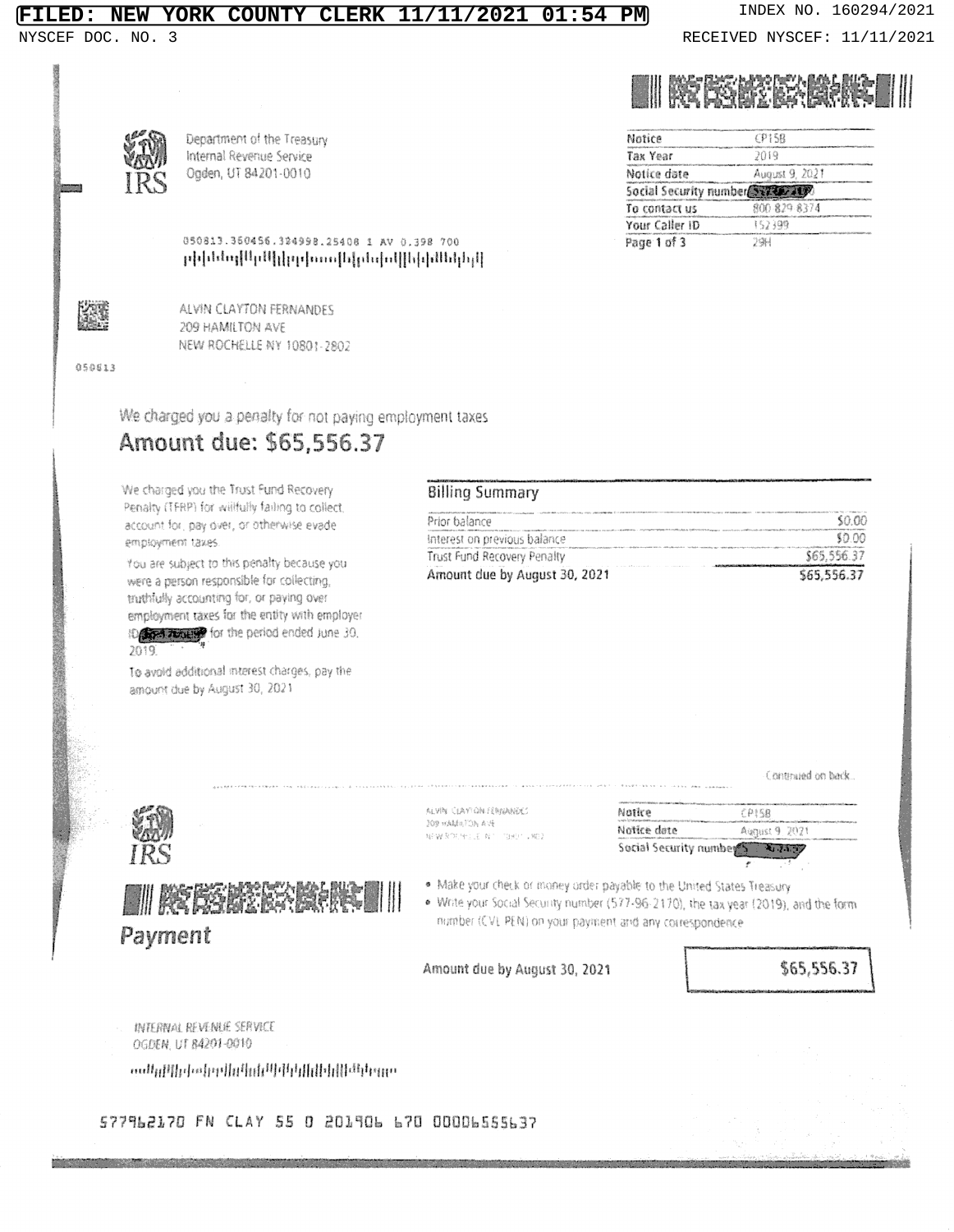# **FILED: NEW YORK COUNTY CLERK 11/11/2021 01:54 PM** INDEX NO. 160294/2021 NYSCEF DOC. NO. 3

**The Company's** 

mann anns

RECEIVED NYSCEF: 11/11/2021

**The Company**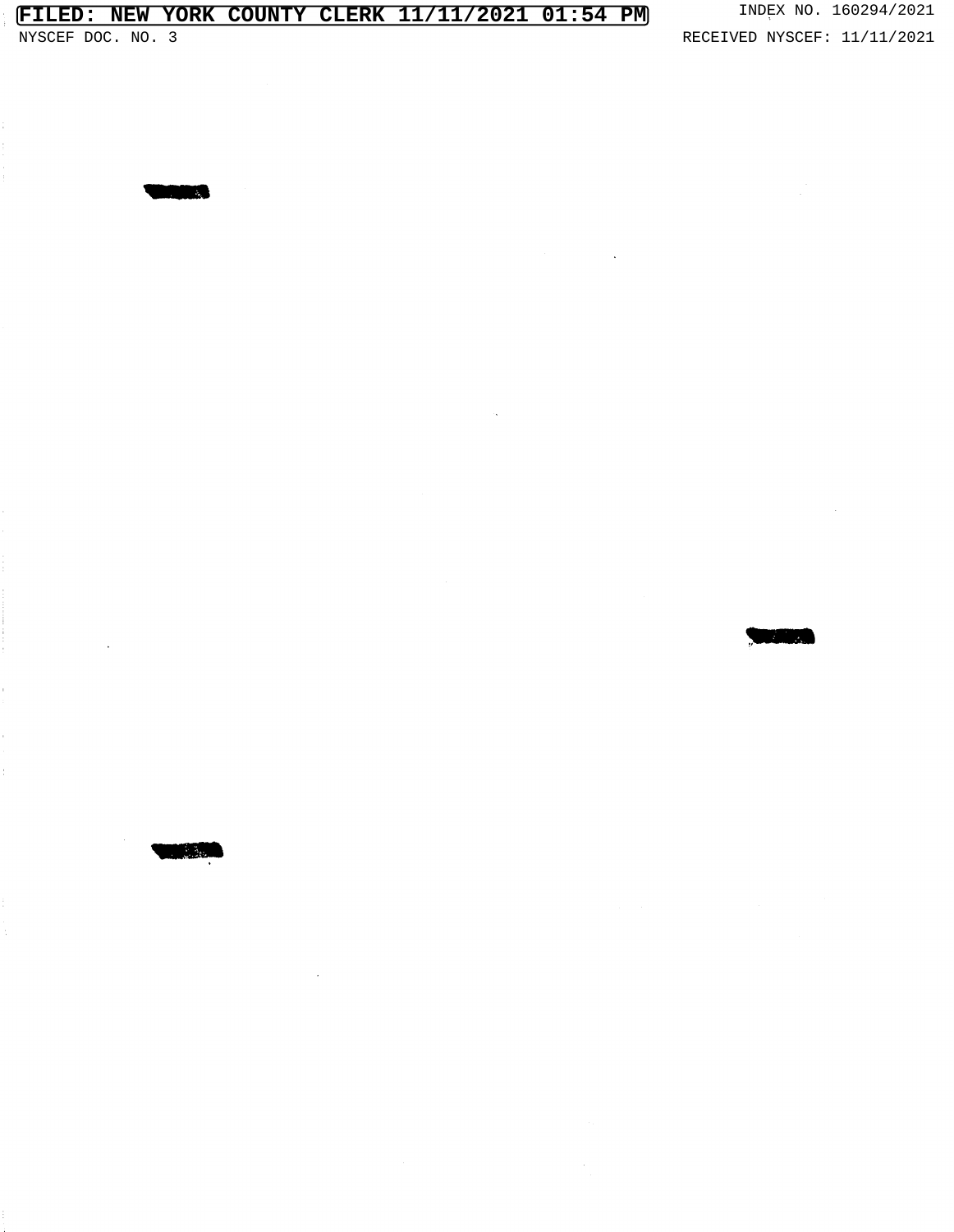### **YORK COUNTY** .ERK 21 01 :54 PM

NYSCEF DOC. NO. 3

INDEX NO. 160294/2021 RECEIVED NYSCEF: 11/11/2021



| Notice                            | CP158          |  |
|-----------------------------------|----------------|--|
| Tax Year                          | 2019           |  |
| Notice date                       | August 9, 2021 |  |
| Social Security number of The USW |                |  |
| To contact us                     | 800-829 8374   |  |
| Your Caller ID                    | 152299         |  |
| Page 1 of 3                       | 2위년            |  |

Department of the Treasury Internal Revenue Service Ogden, UT 84201-0010



ALVIN CLAYTON FERNANDES 209 HAMILTON AVE NEW ROCHELLE NY 10801-2802

050811

We charged you a penalty for not paying employment taxes.

050811.360456.324998.25408 1 AV 0.398 700 

# Amount due: \$89.940.01

We charged you the Trust Fund Recovery Penalty (TERP) for willfully failing to collect, account for, pay over, ul otherwise evade employment taxes.

You are subject to this penalty because you were a person responsible for collecting. andpluily accounting for, or paying over employment takes for the entity with employer (Of the FRFT) for the period ended December 31, 2019.

To aveid additional interest charges gay the amount due by August 30, 2021

## **Billing Summary**

| Prior balance                 | \$0.00      |
|-------------------------------|-------------|
| Interest on previous balance. | \$0.00      |
| Trust Fund Recovery Penalty   | \$89,940.01 |
| Amount due by August 30, 2021 | 589.940.01  |





ALMIN LOAM DN FRANKRING 259 HAMS TON AVE NEW ROUNSEE BY SBBY 2607

| Notice      | $-2158$        |
|-------------|----------------|
| Notice date | August 9, 2021 |

- . Make your check or money order payable to the United States Treasury
- . Write your Social Security number (577-96-2170), the cax year (2019), and the form number (CVL PEN) on your payment and any correspondence.

Amount due by August 30, 2021

|  | \$89,940.01 |  |
|--|-------------|--|
|  |             |  |

Continued on back

齿形构乱 陆死NHK 凭软化王 OGDEN UT 84201-0010

անկիկինիկիկիկիկիկիկինիսու

577962170 FN CLAY 55 0 201912 670 00008994001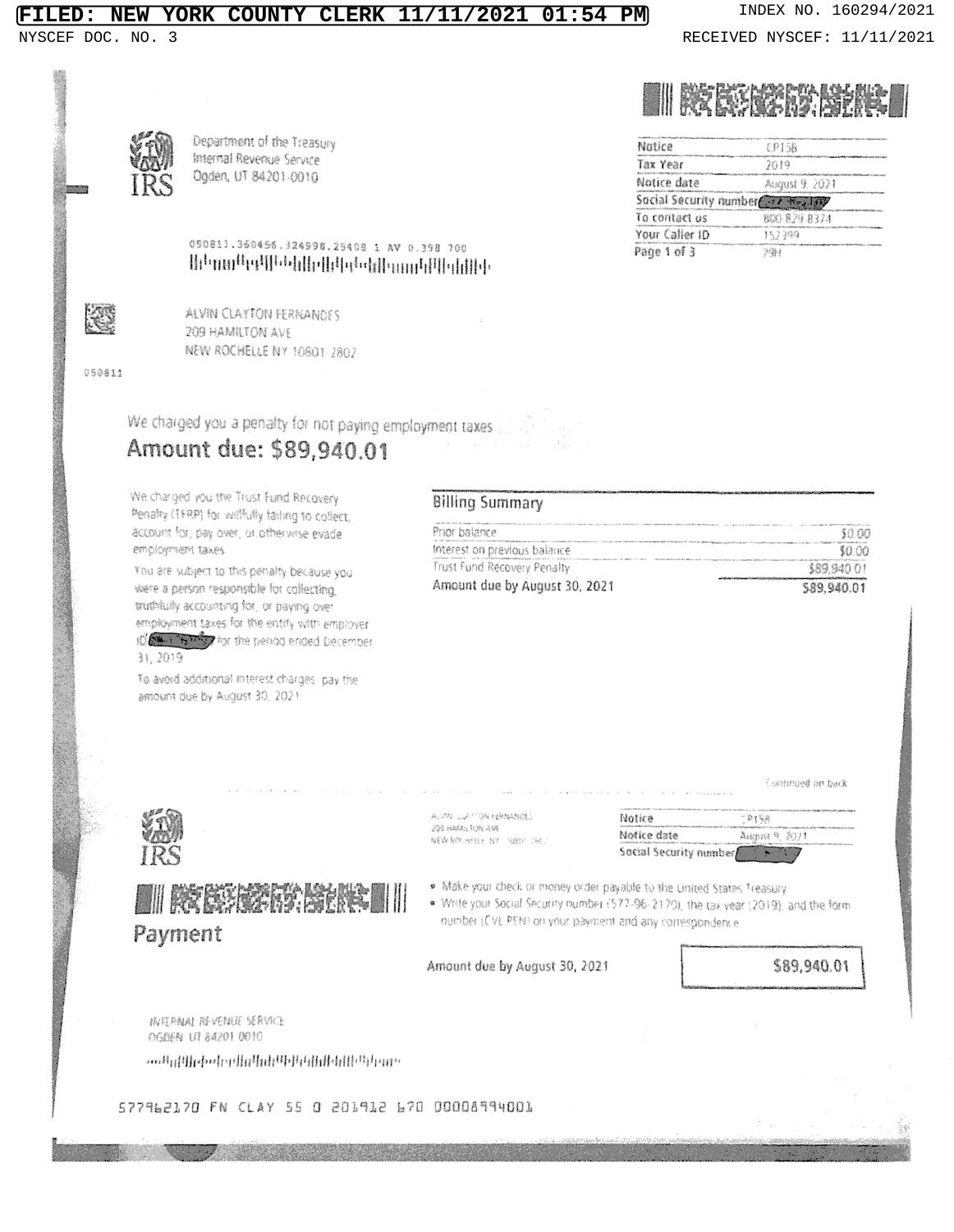RECEIVED NYSCEF: 11/11/2021

IHEn B



**sana**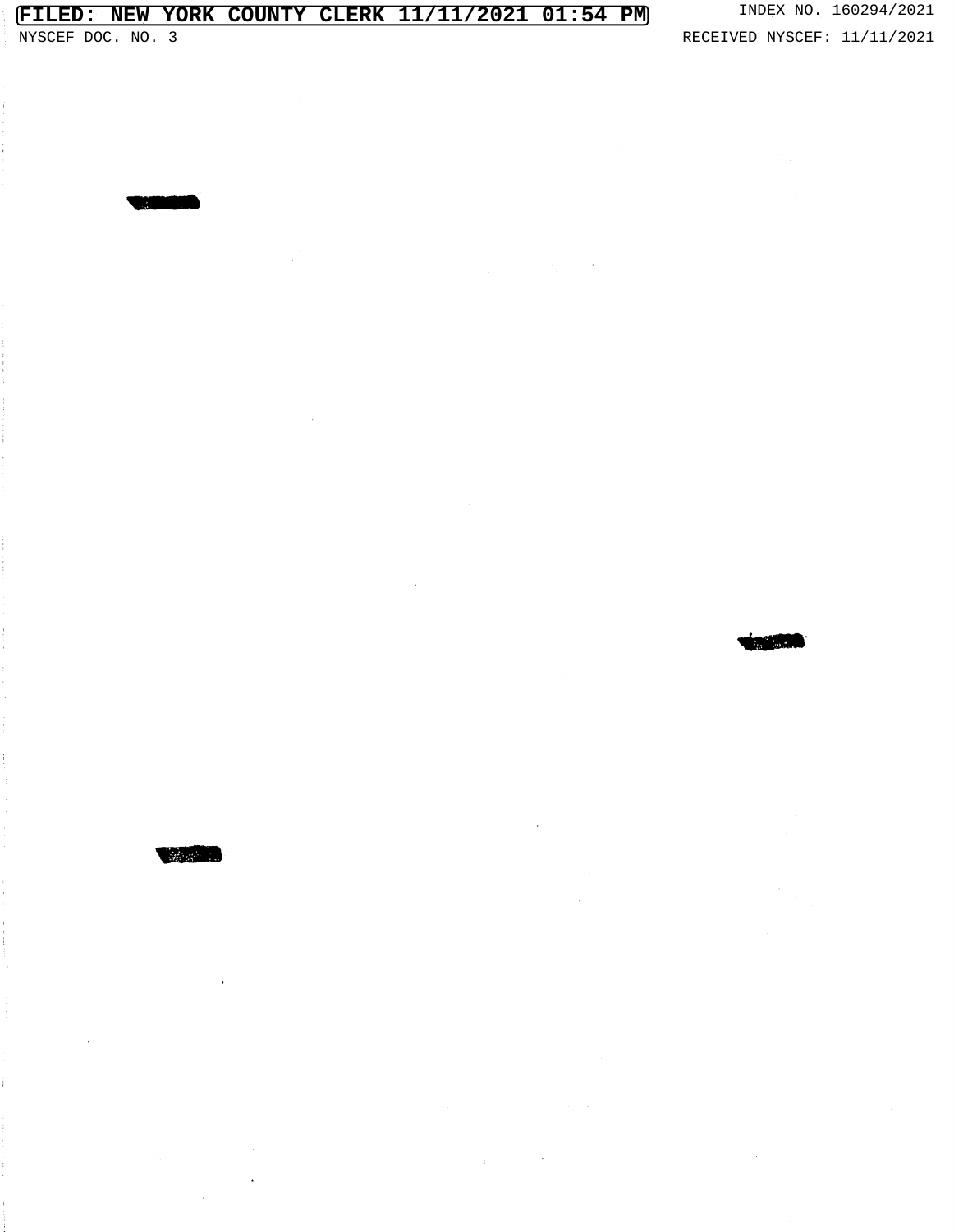### **COUNTY**  $01:54$  $PM$ **YORK CLERK** 2021 NEW

NYSCEF DOC. NO.

INDEX NO. 160294/2021

RECEIVED NYSCEF: 11/11/2021



CP158

Department of the Treasury Internal Revenue Service Ogden, UT 84201-0010

 $7019$ Tax Year Notice date August 9, 2021 Social Security number 577 70 127 To contact us 800-829-8374 Your Caller ID 152399  $791$ Page 1 of 3

Notice

25408 1 AV 0.398 700 լիկեկնիկյությակիցներուննիեռվներիկների



ALVIN CLAYTON FERNANDES 209 HAMILTON AVE NEW ROCHELLE NY 10801-2802

050812

We charged you a penalty for not paying employment taxes

# Amount due: \$52,123.28

We charged you the Trust Fund Recovery Penalty (TFRP) for willfully failing to collect, account for, pay over, or otherwise evade employment taxes.

You are subject to this penalty because you were a person responsible for collecting, truthfully accounting for, or paying over employment taxes for the entity with employer ID REC Table By for the period ended September 30 2019

To avoid additional interest charges, pay the amount due by August 30, 2021

## **Billing Summary**

| Prior balance                 | \$0.00      |
|-------------------------------|-------------|
| Interest on previous balance  | \$0.00      |
| Trust Fund Recovery Penalty   | \$52,123.28 |
| Amount due by August 30, 2021 | \$52,123.28 |





ALVIN LUATION RERRAILIES 200, NAME TON AVE NEW ROCHELE NY 1980 (780)



. Make your check or money order payable to the United States Treasury.

. Write your Social Security number (577-96-2170), the tax year (2019), and the form number (CVL PEN) on your payment and any correspondence

Amount due by August 30, 2021

| \$52,123.28 |
|-------------|
|-------------|

Continued on back

INTERNAL REVENUE SERVICE OGDEN, UT 84201-0010

անկիկին արդեն կաններին կին<sub>ն</sub>ու

## 577962170 FN CLAY 55 0 201909 670 00005212328